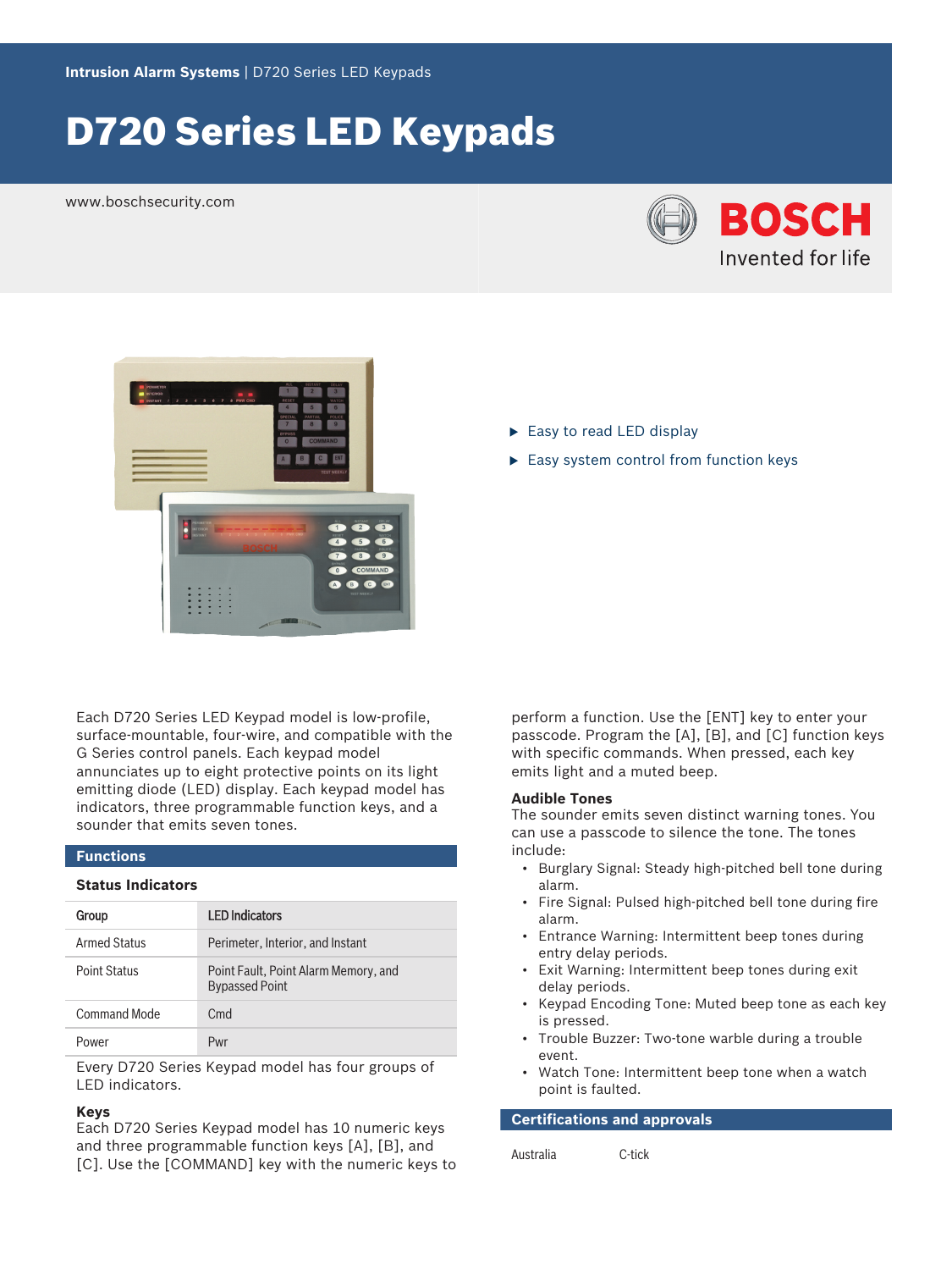| <b>Region</b> | <b>Certification</b> |                                                                                                                                                                                                                                                                                                                                                                                                                                                                                                                                                                                                                                                                                                                                                                                                                                                                                   |
|---------------|----------------------|-----------------------------------------------------------------------------------------------------------------------------------------------------------------------------------------------------------------------------------------------------------------------------------------------------------------------------------------------------------------------------------------------------------------------------------------------------------------------------------------------------------------------------------------------------------------------------------------------------------------------------------------------------------------------------------------------------------------------------------------------------------------------------------------------------------------------------------------------------------------------------------|
| USA           | UL                   | D720: AMCX: Central Station Alarm<br>Units (UL1610, UL1635), AMCX7: Cen-<br>tral Station Alarm Units Certified for Can-<br>ada (cULus), AOTX: Local Alarm Units<br>(UL464, UL609), AOTX7: Local Alarm<br>Units Certified for Canada (cULus).<br>APAW: Police Station Alarm Units<br>(UL365, UL464), APAW7: Police Sta-<br>tion Alarm Units Certified for Canada<br>(cULus), APOU: Proprietary Alarm Units<br>(UL1076), APOU7: Proprietary Alarm<br>Units Certified for Canada (cULus),<br>NBSX: Household Burglar Alarm System<br>Units (UL1023), NBSX7: Household<br>Burglar Alarm System Units Certified for<br>Canada (cULus), UOXX: Control Unit Ac-<br>cessories, System (UL864, 9th edition),<br>UTOU: Control Units and Accessories -<br>Household System Type (UL985),<br>UTOU7: Control Units and Accessories -<br>Household System Type Certified for<br>Canada (cULus) |
|               | UL                   | D720R and D720W: AMCX: Central Sta-<br>tion Alarm Units (UL1610, UL1635),<br>AOTX: Local Alarm Units (UL464,<br>UL609), APAW: Police Station Alarm<br>Units (UL365, UL464), APOU: Propriet-<br>ary Alarm Units (UL1076), NBSX:<br>Household Burglar Alarm System Units<br>(UL1023), UOXX: Control Unit Accesso-<br>ries, System (UL864, 9th edition),<br>UTOU: Control Units and Accessories -<br>Household System Type (UL985)                                                                                                                                                                                                                                                                                                                                                                                                                                                   |
|               | UL                   | D720B: AMCX7: Central Station Alarm<br>Units Certified for Canada (cUL),<br>AOTX7: Local Alarm Units Certified for<br>Canada (cUL), APAW7: Police Station<br>Alarm Units Certified for Canada (cUL),<br>APOU7: Proprietary Alarm Units Certi-<br>fied for Canada (cUL), NBSX7: House-<br>hold Burglar Alarm System Units Certi-<br>fied for Canada (cUL), Control Unit Ac-<br>cessories, System (UL864, 9th edition),<br>UTOU7: Control Units and Accessories -<br>Household System Type Certified for<br>Canada (cUL)                                                                                                                                                                                                                                                                                                                                                            |
|               | FM                   | D720                                                                                                                                                                                                                                                                                                                                                                                                                                                                                                                                                                                                                                                                                                                                                                                                                                                                              |
|               | NYC-<br>MEA          | D720: 12-92-E, Vol. V                                                                                                                                                                                                                                                                                                                                                                                                                                                                                                                                                                                                                                                                                                                                                                                                                                                             |
|               | CSFM                 | D720, D720R, D720W:<br>7167-1615:0100 CONTROL UNIT<br>(HOUSEHOLD)                                                                                                                                                                                                                                                                                                                                                                                                                                                                                                                                                                                                                                                                                                                                                                                                                 |
|               | CSFM                 | D720, D720R, D720W:<br>7165-1615:0113 FIRE ALARM CON-<br><b>TROL UNIT (COMMERCIAL)</b>                                                                                                                                                                                                                                                                                                                                                                                                                                                                                                                                                                                                                                                                                                                                                                                            |
|               | <b>CSFM</b>          | 7167-1615:0243                                                                                                                                                                                                                                                                                                                                                                                                                                                                                                                                                                                                                                                                                                                                                                                                                                                                    |
|               | <b>CSFM</b>          | 7165-1615:0119                                                                                                                                                                                                                                                                                                                                                                                                                                                                                                                                                                                                                                                                                                                                                                                                                                                                    |
|               |                      |                                                                                                                                                                                                                                                                                                                                                                                                                                                                                                                                                                                                                                                                                                                                                                                                                                                                                   |

## **Installation/configuration notes**

#### **Compatibility Information**

| <b>Control Panels</b> | All G Series control panels,         |
|-----------------------|--------------------------------------|
|                       | D9412, D7412, D7212, D9112 and D9124 |

#### **Notice**  $\mathbf i$

D7212G with firmware version 6.41 or higher

#### **Mounting Considerations**

- Do not mount any of the D720 Series Keypad models in a location exposed to direct sunlight. Direct sunlight can interfere with screen visibility and damage internal components.
- Do not mount any of the D720 Series Keypad models in damp locations.

#### **Power Supplies**

A compatible control panel supplies the power and data requirements to a D720 Series Keypad model through a four-wire connection.

### **Wiring Considerations**

Use 0.8 mm (22 AWG) or 1.2 mm (18 AWG) wire. Resistance cannot exceed 25 Ω. Each D720 Series Keypad model includes a wiring assembly of four color-coded flying leads and one female four-pin connector.

#### **Technical specifications**

#### **Connections**

| Connections: | 4-wire flying lead for data and power |
|--------------|---------------------------------------|
| Resistance:  | $25 \Omega$ maximum                   |

#### **Environmental Considerations**

| Temperature (Operating): | 0°C to +50°C (+32°F to +122°F) |
|--------------------------|--------------------------------|
| Relative Humidity:       | 5% to 85% at +30°C (86°F)      |

#### **Keypad**

| Dimensions for D720.<br>D720W, and D720R: | 11.7 cm x 21 cm x 2 cm<br>$(4.6 \text{ in. x } 8.2 \text{ in. x } 0.8 \text{ in.})$                                                         |
|-------------------------------------------|---------------------------------------------------------------------------------------------------------------------------------------------|
| Dimensions for D720B:                     | 12.6 cm x 20 cm x 3.2 cm<br>$(5 \text{ in. x } 7.9 \text{ in. x } 1.3 \text{ in.})$                                                         |
| Weight for All Models:                    | 439 g (15.5 oz)                                                                                                                             |
| Material for All Models:                  | CHI MEI POI YI AC PA-757 ABS with UV<br>Stabilizer.<br>UL94-HB Fire Rated                                                                   |
| Display Window:                           | 8-point LED                                                                                                                                 |
| Indicators:                               | Illuminated keys<br>Warning and indicating tones<br><b>Armed Status LEDs</b><br><b>Point Status LEDs</b><br>Command Mode LEDs<br>Power LEDs |
|                                           |                                                                                                                                             |

### **Number of…**

| D720 Series Keypad        | 8 supervised    |
|---------------------------|-----------------|
| Models per Control Panel: | 32 unsupervised |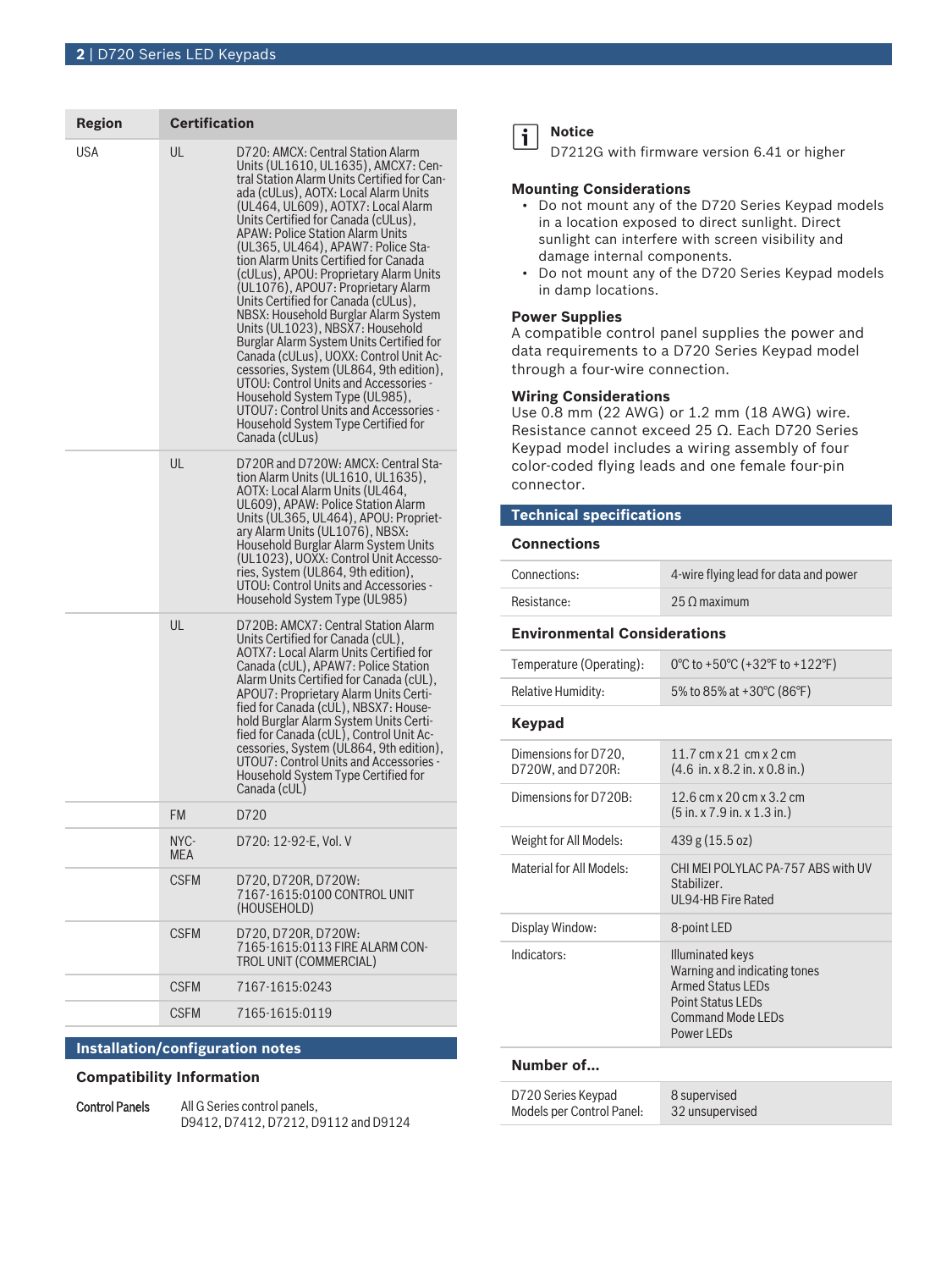#### **Power Requirements**

| Voltage:         | Nominal 12 VDC                         |
|------------------|----------------------------------------|
| Standby Current: | Idle $20 \text{ mA}$<br>Maximum 100 mA |

#### **Trademarks**

Trademark names are used throughout this document. In most cases, these designations are claimed as trademarks or registered trademarks in one or more countries by their respective owners. Rather than placing a trademark symbol in every occurrence of a trademark name, Bosch Security Systems, Inc. uses the names only in an editorial fashion and to the benefit of the trademark owner with no intention of infringing the trademark.

POLYLAC is a registered trademark of CHI MEI Industrial Cor-poration, LTD.

Plexiglas is a registered trademark of Arkema.

#### **Ordering information**

**D720 LED Keypad** Off-white classic case. Order number **D720**

**D720W LED Keypad** White classic case. Order number **D720W**

**D720R LED Keypad** Red classic case.

Order number **D720R**

**D58B Fire Alarm Kit**

Red overlays and reference sheets for D720R Keypads in fire alarm applications. Order number **D58B**

**D720B LED Keypad** White and gray modern case. Order number **D720B**

### **D54B Brass Flush‑mount Kit**

Back box and polished brass faceplate. Order number **D54B**

**D54C Stainless Steel Flush‑mount Kit** Back box and stainless steel faceplate. Order number **D54C**

#### **D55 Keypad Desk Stand**

Portable desk stand in smoke colored Plexiglas. Order number **D55**

**D56 Surface Mount Conduit Box** White surface mount box. Order number **D56**

**D56R Red Surface Mount Conduit Box** Red surface mount box.

Order number **D56R**